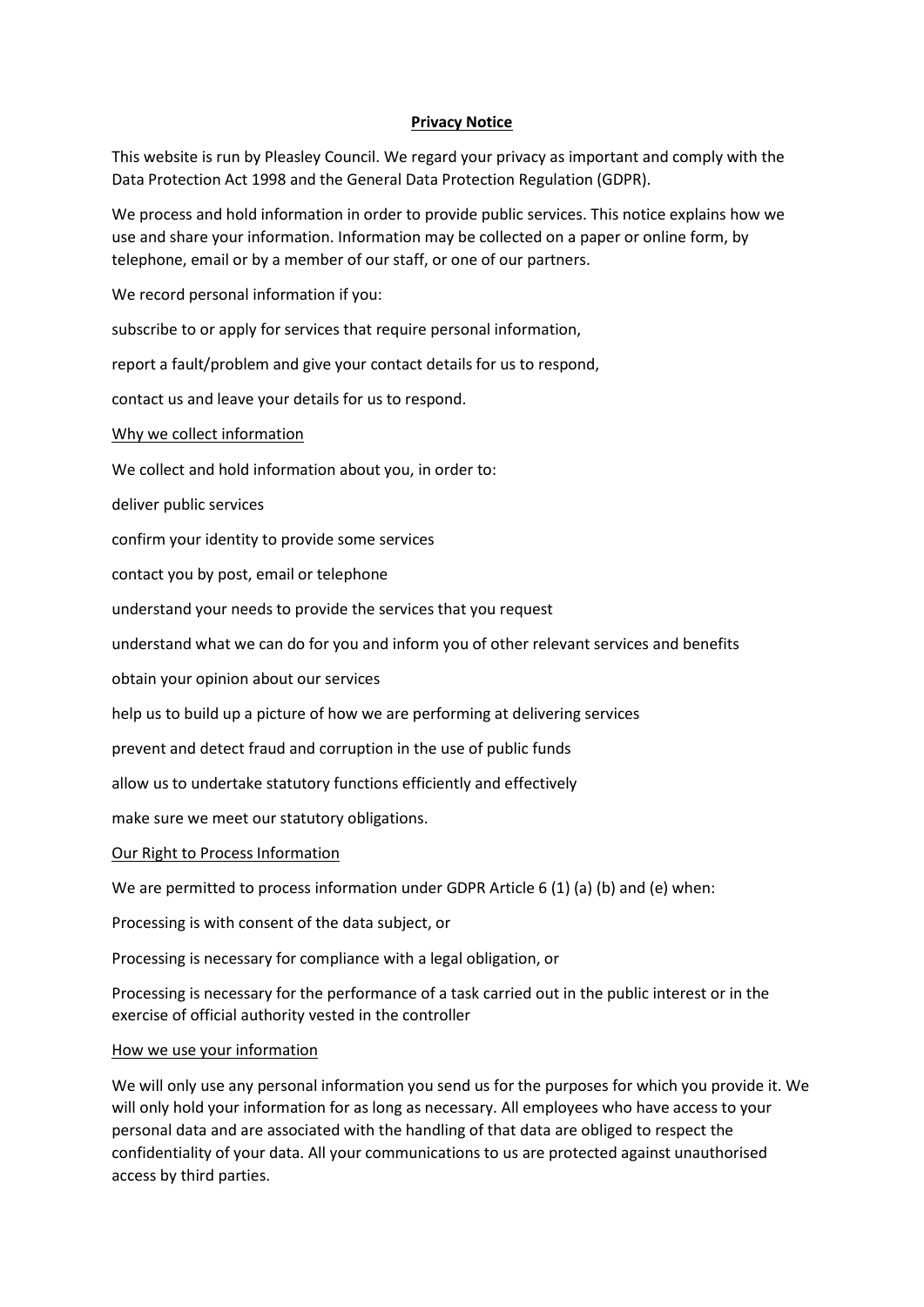The Council tries to keep the information we have about you accurate and up to date. If, however, you find errors or inaccuracies in your data, we will erase, complete or amend that information upon request. Our contact details are below.

## We will process your information for the following purposes:

for the service you requested, and to monitor and improve the council's performance in responding to your request.

to allow us to be able to communicate and provide services and benefits appropriate to your needs.

to ensure that we meet our legal obligations.

where necessary for the law enforcement functions.

to prevent and detect fraud or crime.

To process relevant financial transactions including grants and payments for goods and services supplied to the Council

where necessary to protect individuals from harm or injury.

to allow the statistical analysis of data so we can plan the provision of services.

## Information sharing

We may need to pass your information to other people and organisations that provide the service. These providers are obliged to keep your details securely, and use them only to fulfil your request. If we wish to pass your sensitive or confidential information onto a third party, we will only do so once we have obtained your consent, unless we are legally required to do so. We may disclose information to other partners where it is necessary, either to comply with a legal obligation, or where permitted under the Data Protection Act.

Where we need to disclose sensitive or confidential information to other partners, we will do so only with your prior explicit consent or where we are legally required to. We may disclose information when necessary to prevent risk of harm to an individual.

#### Information Security

Pleasley Parish Council cares to ensure the security of personal data. We make sure that your information is protected from unauthorised access, loss, manipulation, falsification, destruction or unauthorised disclosure. This is done through appropriate technical measures and appropriate policies. We will only keep your data for the purpose it was collected for and only for as long as is necessary. After which it will be deleted.

#### Children

We will not process any data relating to a child (under 13) without the express parental/ guardian consent of the child concerned.

#### Your Rights

# Access to Information

You have the right to request access to the information we have about you. You can do this by contacting the Parish Council Clerk: neil.pleasleypc@gmail.com